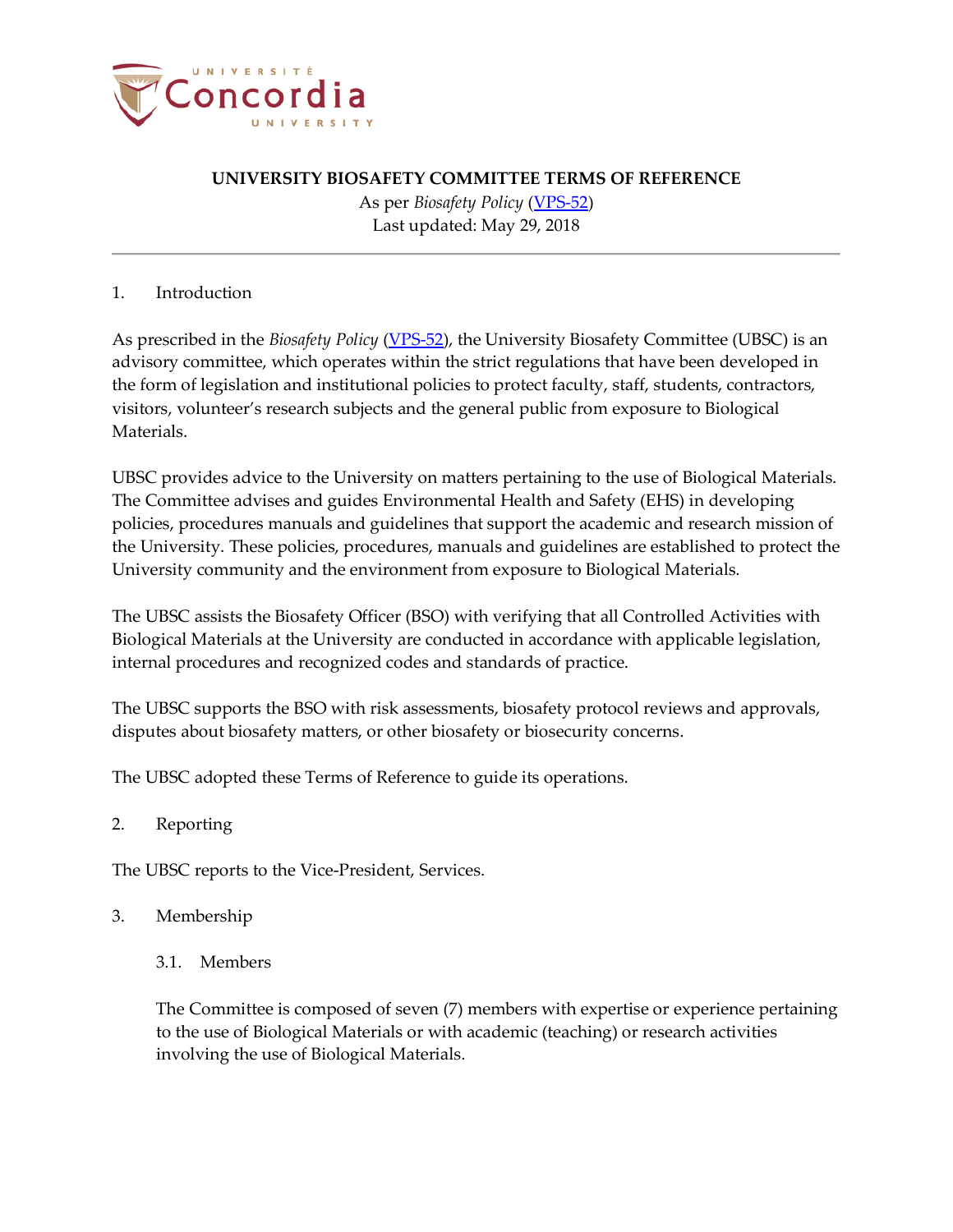

## Page **2** of **9**

The Committee will ideally include a representative sample of research interests, of Biological Materials use, and, when possible, of appropriate faculty or department representation.

The Committee should include:

- At least four (4) members representing departments or centres/institutes where work involving Biological Material is classified at Containment Level 2
- At least four (4) Biohazards Permit Holders
- At least three (3) members representing the Faculty of Arts and Science
- At least one (1) member representing the Faculty of Engineering and Computer Science
- At least three (3) faculty members
- At least three (3) members of the technical staff

All members shall be appointed by the Vice-President, Services upon the recommendation of the Dean of the Faculty they represent or the Director of EHS.

All members are voting members.

3.1.1. Office of Vice-President, Research and Graduate Studies

The Committee should include one representative from the Office of Vice-President, Research and Graduate Studies, recommended by the Vice-President, Research and Graduate Studies.

#### 3.2. Ex-Officio Members

The Director, Environmental Health and Safety is a voting *Ex-Officio* member of the Committee and the Biosafety Officer (BSO) is a non-voting *Ex-Officio* member of the Committee.

#### 3.3. Substitutions

Substitutions for absent appointed Members are not permitted.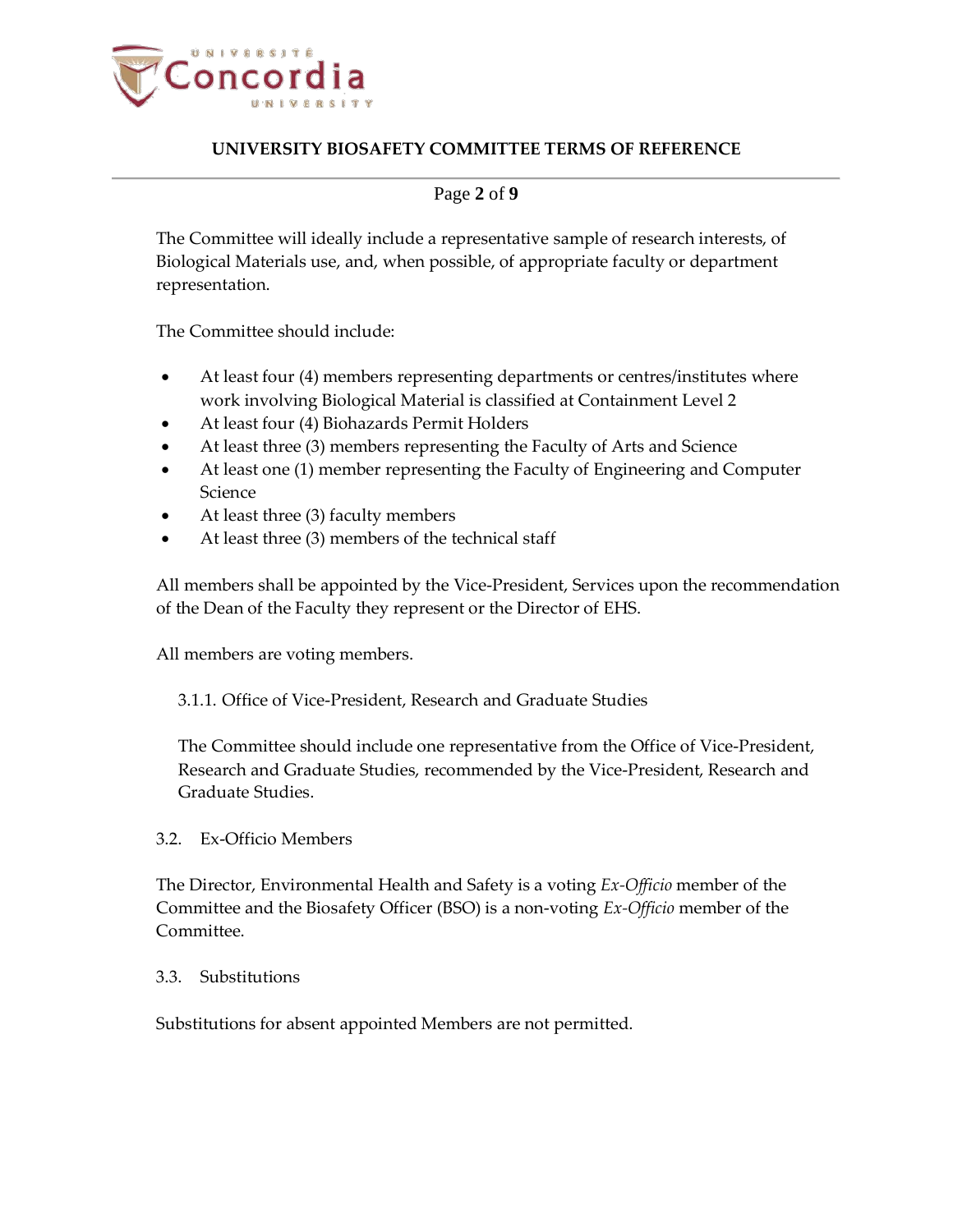

### Page **3** of **9**

#### 3.4. Resignation

All resignations shall be made in writing to the Chair(s) with a copy to the Secretary and the Vice-President, Services.

### 3.5. Attendance

When any member has missed three consecutive regular meetings, the Chair of the Committee will notify their faculty of the member's absence.

#### 3.6. Vacancies

Vacancies should be filled within thirty (30) days. Replacement in mid-term will be for the remainder of the term.

#### 3.7. Guests

Additional persons may be invited to attend meetings with the approval of the Chair(s). Speaking privileges may be granted to non-members at the Committee's discretion. Guests do not have voting privileges and do not count towards the determination of quorum.

### 3.8. Resources

Environmental Health and Safety will be available as a resource to the Committee. A medical advisor and/or occupational health physician will be available as a resource to the Committee, as required.

### 4. Terms of Office

- Members are appointed to the Committee for a two (2) year term.
- Terms start on September 1 and run until August 31.
- Terms are renewable.
- If a Member is unable to complete the term, another member will be appointed.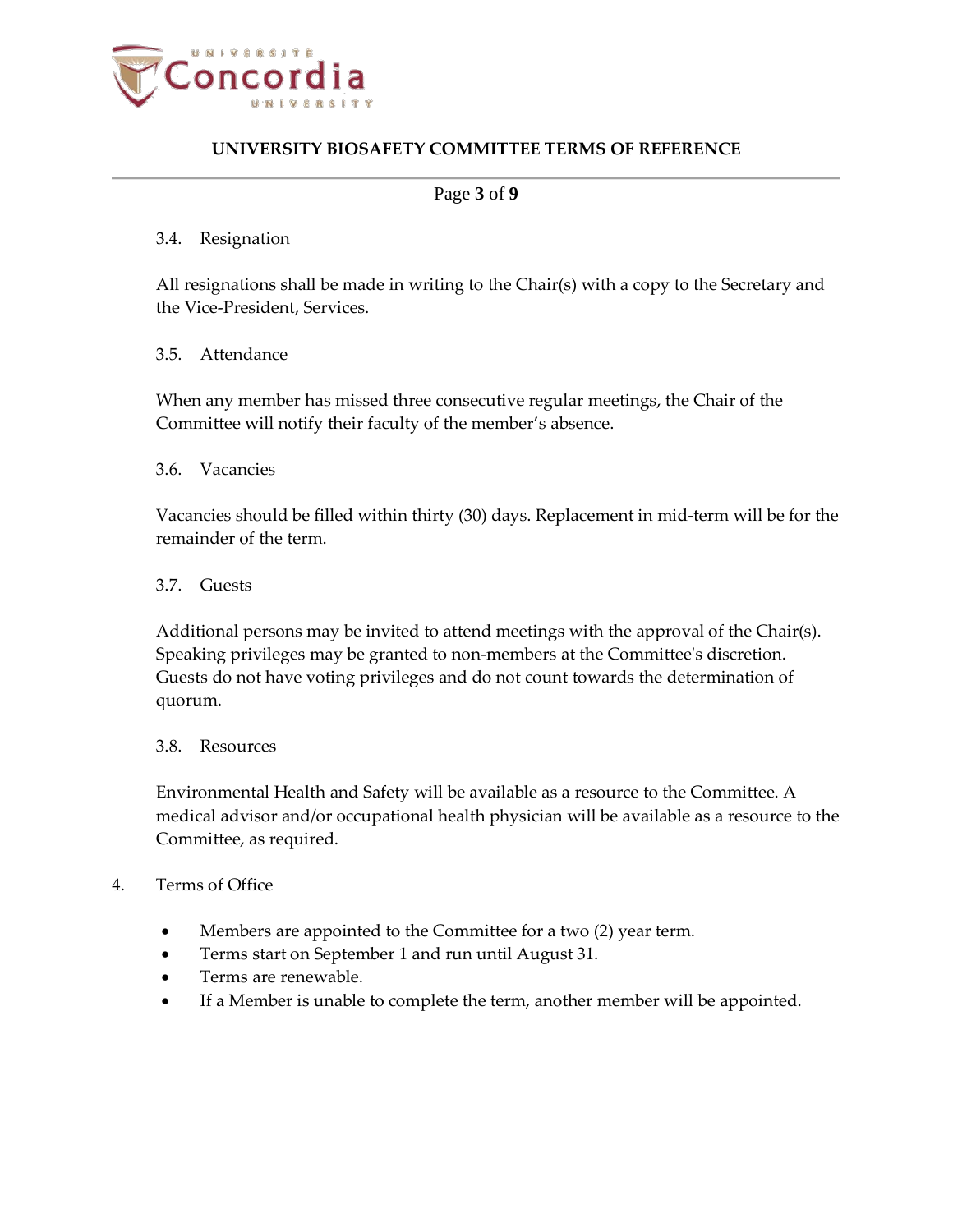

### Page **4** of **9**

#### 5. Quorum and Voting

5.1. Quorum

Quorum shall be one half the currently filled voting positions plus one (1).

A meeting may proceed without a quorum (to address current or upcoming business) but voting on resolutions will be prohibited.

### 5.2. Voting

- Decisions of the UBSC are made by a majority vote of the members present and entitled to vote, except in cases of changes to the Committee's Terms of Reference (see Section 12).
- A vote of the majority of a minimum quorum, as defined above, is required.
- In the event of a tie, the Chair(s) shall cast an additional deciding vote.
- Voting is by a show of hands, unless a secret ballot is requested by any voting member.

### 5.3. Electronic Voting

- If required, the Committee may hold a vote electronically on a matter, with a defined discussion period, prior to the vote being closed.
- Electronic voting can be authorized by the Chair(s) or the BSO and conducted by the Chair(s), the BSO or the Secretary.
- The motion and rationale for the necessity of an electronic vote must be communicated to the Committee.
- Every attempt shall be made to restrict electronic voting to time-sensitive issues that require approval or documents that require adoption. In all instances, electronic voting should be limited to issues that have already been subject to discussion at a meeting.
- Members must have access to the other members' email addresses to have the opportunity for discussion and an open vote, by using the "Reply All" option.
- Members must be given a minimum of two (2) working days to submit their vote electronically. The initial period can be for discussion purposes, after which the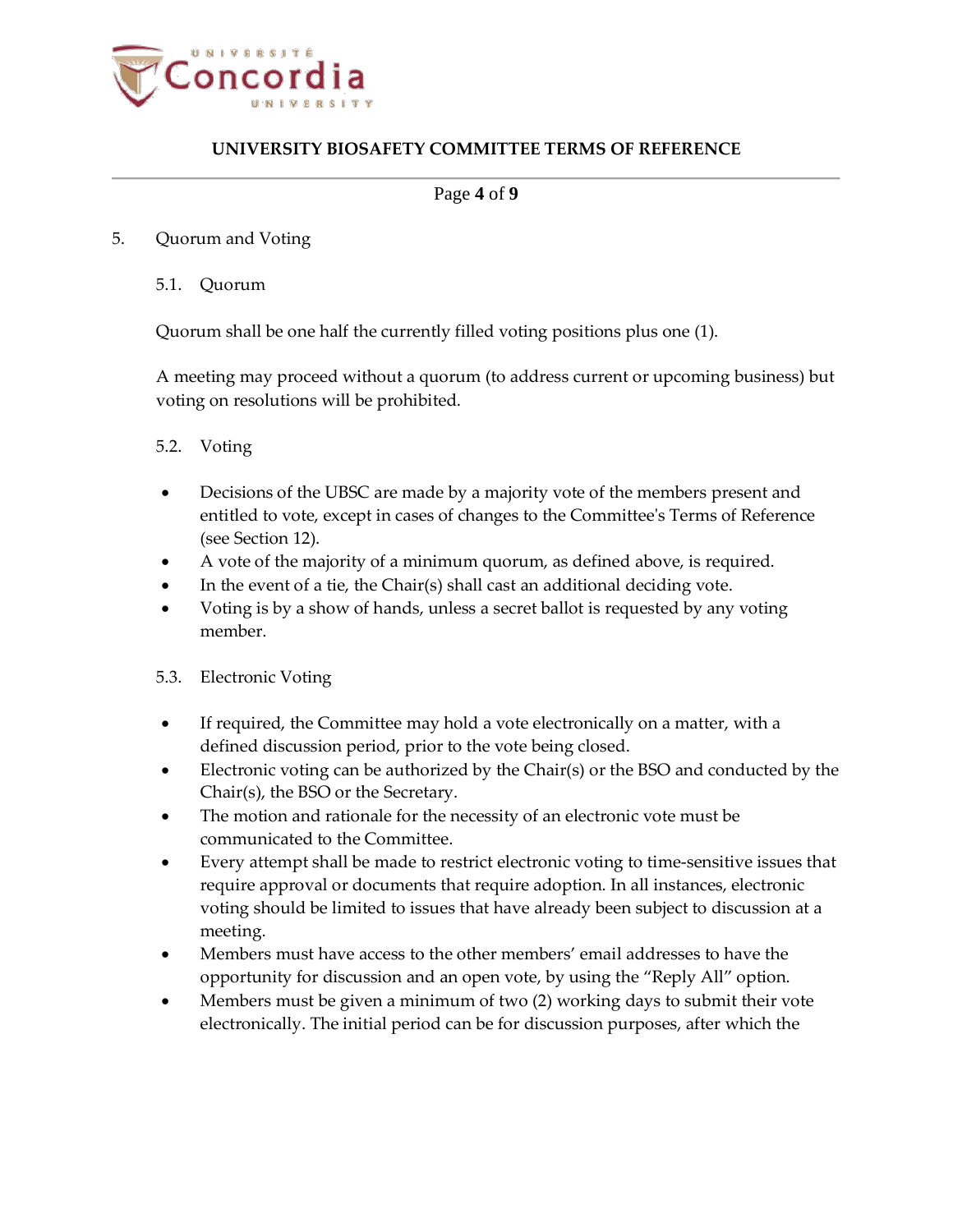

## Page **5** of **9**

discussion will be closed and a vote requested. Discussion and votes must be emailed to all the Members.

- If a majority of the members have submitted their vote within the voting period, the motion is either adopted or rejected.
- The first member to submit his/her vote in favor of the motion will be considered the mover and the second member to submit his/her vote in favor of the motion the seconder.
- Members who do not respond will be considered as having abstained.
- The Chair(s), BSO or Secretary of the Committee will advise all the members of the outcome of the vote.
- Electronic voting results will be documented in the minutes of the subsequent regular meeting.
- 6. Rules of Order

For any matters not otherwise covered in these Terms of Reference, the Committee shall operate under procedure as set forth in Robert's Rules of Order.

- 7. Committee Chair
	- There will be one (1) Chair or a maximum of two (2) Chairs of the Committee appointed by the Vice-President, Services.
	- The term of office of the Chair(s) is two (2) years. Terms may be renewed.
	- The Chair(s) is (are) a voting member(s) of the Committee.
	- Should the Chair(s) be absent or unable to act, the Committee will designate a person from amongst the voting members to chair the meeting.
- 8. Roles and Responsibilities
	- 8.1. Members

Committee members are responsible for:

- Attending all meetings, and when unavailable, informing the Secretary
- Participating in all activities of the Committee, and chair sub-committees, when requested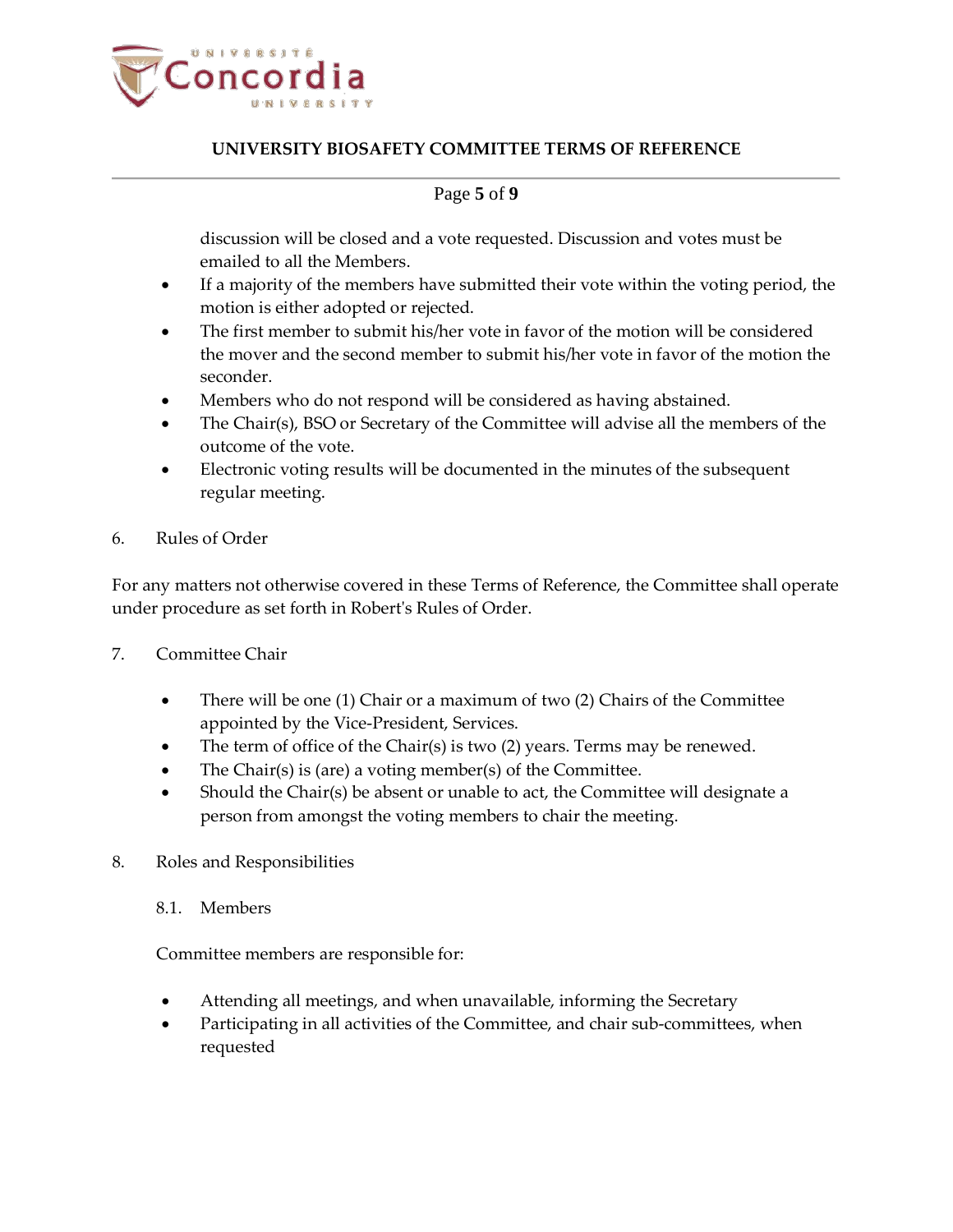

## Page **6** of **9**

- Participating in the development of biosafety policies, procedures and training
- Attending safety courses or seminars made available to Committee members
- Being familiar with the Canadian Biosafety Standard (CBS), the Canadian Biosafety Handbook (CBH), the Human Pathogens and Toxin Act and Regulations and the University's safety policies
- Being familiar with the Committee's Terms of Reference
- Promoting the University's safety policies and procedures
- Participating in workplace inspections and investigations involving Biological Materials
- Reviewing biosafety safety program reports
- Reviewing University projects conducted by faculty, staff, students and/or visiting scientists which involve the use of Biological Material classified as Risk Group 2 (as defined in the CBS)
- Reviewing and approving the University's Biosafety Manual
- Reviewing incidents/accidents and exposures involving Biological Materials and making recommendations for changes to policies, procedures and/or training requirements to avoid reoccurrence
- 8.2. Chair(s)

The Chair(s) is (are) responsible for:

- Planning meetings with the assistance of the BSO and the Secretary
- Presiding over all committee meetings
- Ensuring that all agenda items are addressed and that each member wishing to speak is heard
- Reviewing and signing the minutes of the meeting he/she chaired
- Encouraging active participation from members
- Ensuring that the Committee and its members carry out their duties
- Ensuring that the Committee's recommendations are followed-up
- Meeting annually with the Chairs of the University Radiation Safety Committee and the University Hazardous Materials Safety Committee, and the Vice-President, Services to communicate health and safety concerns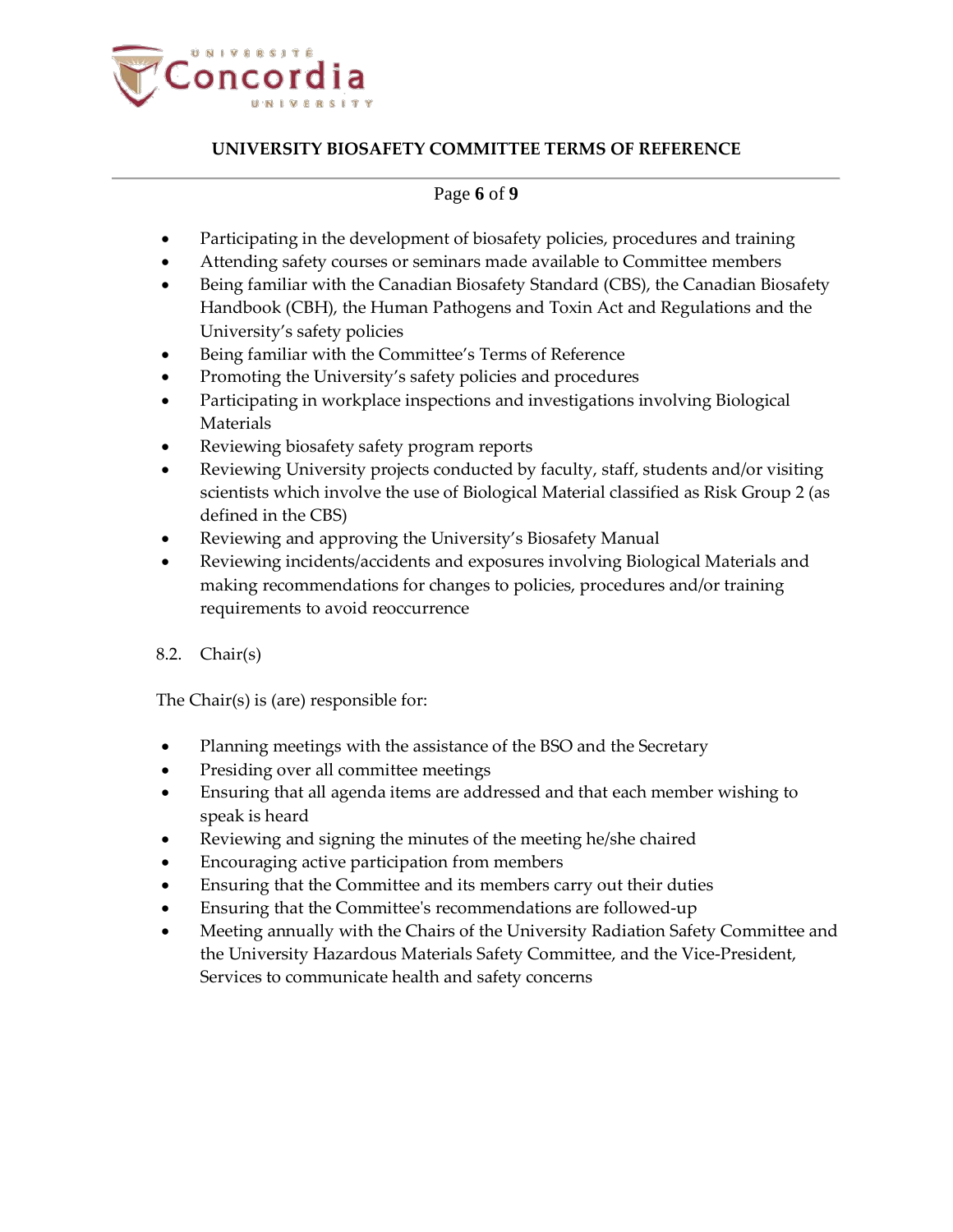

### Page **7** of **9**

### 8.3. Secretary

The Secretary is responsible for:

- Informing members of the times and locations of meetings
- Distributing meeting agendas, minutes and documentation
- Distributing agendas at least five (5) working days prior to regular meetings
- Taking meeting minutes
- Distributing meeting minutes at least ten (10) working days prior to regular meetings
- Keeping records of all correspondence, documents and information
- Gathering information, as required by the Committee
- 8.4. Environmental Health and Safety (EHS)

EHS is responsible for:

- Providing administrative support to the Committee, including fulfilling the functions of Secretary
- Providing the Committee with reports on injuries, occupational disease and nearmisses, work refusals, safety training, inspections and non-compliance issues related to the biosafety program
- Preparing an annual report of the activities of the Committee
- 9. Meetings
	- 9.1. Regular meetings
	- There shall be at least three (3) regular meetings per year.
	- Meetings are held on University premises.
	- Notification of cancellation of a regular meeting must be announced by 3:00 p.m., one (1) working day prior to the meeting.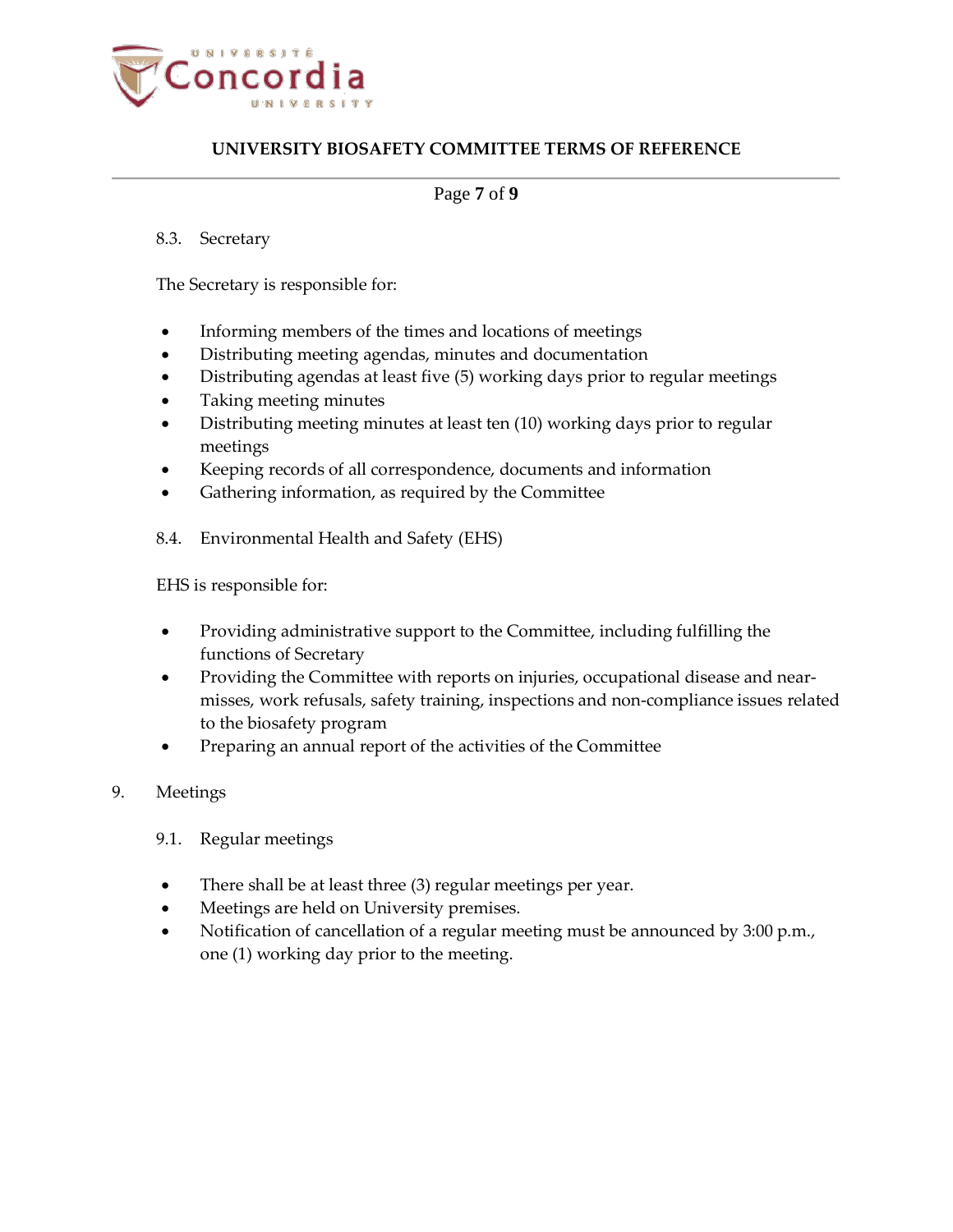

### Page **8** of **9**

### 9.2. Special Meetings

- A special meeting will be called if three members petition the Chair(s) in writing, by the Chair, or by the Director of Environmental Health and Safety.
- Members must be notified three (3) working days prior to the scheduled date of a special meeting.
- Special meetings may be called following a serious injury or incident involving Biological Materials, within the 24 hours following their occurrence, or to address urgent issues involving Biological Materials.
- A notice of a special meeting shall go out to the members via email.
- There must be quorum for a special meeting to take place.

### 9.3. Agenda

- Agendas are prepared at least ten (10) days prior to the date of the regular meeting.
- Any member can request an item be added to the agenda.
- The request to add an item to the agenda should be submitted to the Secretary at least twelve (12) working days prior to the regular meeting.
- Additional items can be added to the agenda at the meeting, subject to approval by the members.

## 9.4. Minutes

- Minutes are prepared by the Secretary.
- Minutes are signed by the Secretary and the Chair(s) that presided over the meeting, after their adoption at the next regular meeting of the Committee.

### 10. Record Keeping

EHS shall maintain the records of the Committee in accordance with the University's records retention rules. Members of the University Community can request copies of committee documents by submitting a request to the Secretary.

### 11. Sub-Committees

• The Committee shall establish task forces and sub-committees as it deems necessary.